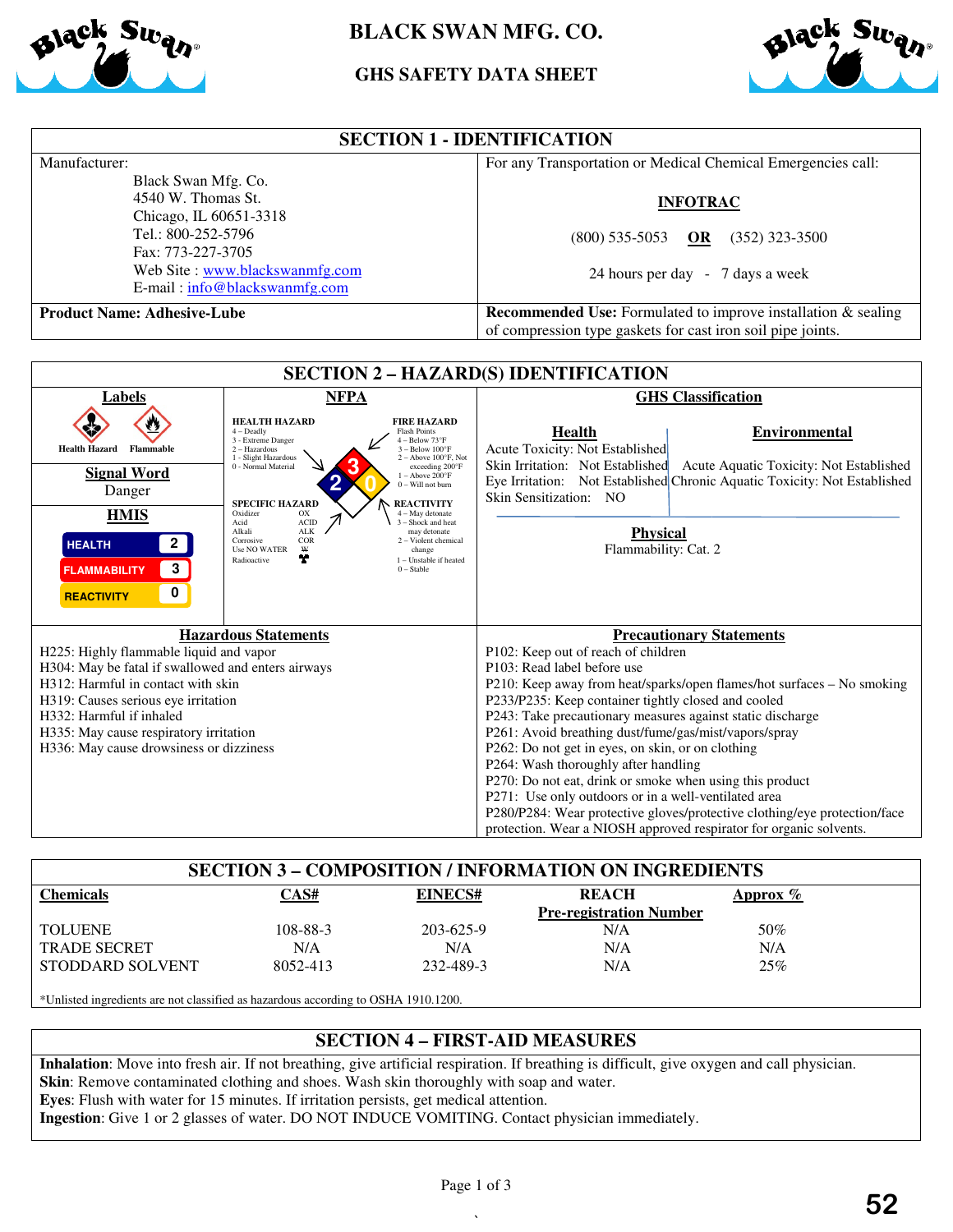## **GHS SAFETY DATA SHEET**

### **SECTION 5 – FIRE-FIGHTING MEASURES**

**Fire Hazard**: Vapors may travel a considerable distance to a source of ignition and flash back.

**Combustion Products**: None.

**Extinguishing Media**: Carbon Dioxide, Dry Chemical, Foam.

**Unsuitable Extinguishing Media**: None Known.

**Protective Equipment**: Self-contained breathing apparatus {(SCBA), MSHA/NIOSH}. Full protective gear.

**Special Fire Fighting Procedures:** Stop spill/release and move undamaged containers from the fire area, if it can be done without risk. Water spray may be useful in minimizing or dispersing vapors and cooling equipment exposed to heat and flame. Avoid spreading burning liquid with water used for cooling purposes.

# **SECTION 6 – ACCIDENTAL RELEASE MEASURES**

**Personal Precautions:** Prevent contact with skin or eyes. Personnel cleaning up the spill should wear appropriate personal protective equipment, including respirators if vapor concentrations are high.

**Protective Equipment**: Wear protective gloves and eye goggles. Wear synthetic apron or standard long sleeved work apparel and a vapor respirator.

**Emergency Procedures**: Evacuate area and keep unnecessary and unprotected personnel from entering the spill area.

**Environmental Precautions**: Avoid runoff into storm sewers, ditches and waterways.

**Methods for Cleaning Up**: This product contains a combustible material. Stay upwind and away from spill. Keep all sources of ignition from spill. If spill is indoors, ventilate area of spill. Foam, especially high expansion foam may be used to suppress vapors. Use sand or other inert material to damp and contain spill. Do not flush area with water. For small spills, do not flush with water, use absorbent pads.

### **SECTION 7 – HANDLING AND STORAGE**

**Handling** Use good personal hygiene practices. Avoid inhalation of vapors and personal contact with the product. Repeated and prolonged overexposure to solvents may cause brain and nervous system damage. Concentrating and inhaling the contents may be harmful or fatal. **Storage** Store in a cool, dry, well-ventilated area away from incompatible materials. Keep container closed when not in use. Keep away from heat, sparks, open flame and other sources of ignition. Ground during transfer. **Incompatible Materials**: Strong oxidizing agents and strong acids or bases.

#### **SECTION 8 – EXPOSURE CONTROLS / PERSONAL PROTECTION**

| <b>Exposure Limits</b>     |                  |                   |                 |
|----------------------------|------------------|-------------------|-----------------|
| <b>Hazardous Chemicals</b> | <b>ACGIH-TLV</b> | <b>ACGIH-STEL</b> | <b>OSHA-PEL</b> |
| TOLUENE                    | $100$ ppm        | N/A               | $200$ ppm       |
| <b>TRADE SECRET</b>        | N/A              | N/A               | N/A             |
| STODDARD SOLVENT           | N/A              | N/A               | $500$ ppm       |

**Engineering Controls:** A source of running water to flush or wash the eyes and skin in case of contact. Use local exhaust as needed. **Ventilation**: Mechanical ventilation is adequate.

**Personal Protective Equipment – Respiratory:** If use conditions generate vapors or mists, wear a NIOSH-approved respirator appropriate for those emission levels. Appropriate respirators may be a full face piece or a half mask air purifying cartridge respirator equipped for organic vapors/mists, a self-contained breathing apparatus in the pressure demand mode, or a supplied-air respirator. **Personal Protective Equipment – Skin:** Chemical resistant gloves. Long-sleeve shirt, coveralls, and safety shoes.

**Personal Protective Equipment – Eyes:** Chemical goggles.

#### **SECTION 9 – PHYSICAL & CHEMICAL PROPERTIES**

| Appearance:            | <b>Black Viscous Liquid</b> | <b>Flash Point:</b>      | $40^{\circ}$ F (T.C.C.) | <b>Vapor Pressure:</b>      | 23              |
|------------------------|-----------------------------|--------------------------|-------------------------|-----------------------------|-----------------|
| Odor:                  | Characteristic solvent odor | <b>Specific Gravity:</b> | 0.926                   | <b>Flammability:</b>        | Not Established |
| $pH$ :                 | Not Established             | Solubility (H2O):        | Insoluble               | <b>Flammability Limits:</b> | $LEL - 0.9\%$   |
| <b>Melting Point:</b>  | Not Established             | <b>Evaporation Rate:</b> | ΚÌ                      |                             | UEL $-7.0\%$    |
| <b>Freezing Point:</b> | Not Established             | <b>Vapor Density:</b>    | 3.3                     |                             |                 |
| <b>Boiling Point:</b>  | $215^{\circ}F$              | VOC:                     | $658 \text{ g}/1$       |                             |                 |

### **SECTION 10 – STABILITY AND REACTIVITY**

**Stability:** Stable.

**Hazardous polymerization:** Will not occur.

**Conditions to avoid:** Heat, sparks, open flames and all possible sources of ignition.

**Incompatible materials:** Strong oxidizing agents and strong acids or bases.

**Hazardous decomposition products:** Carbon Monoxide and Carbon Dioxide.